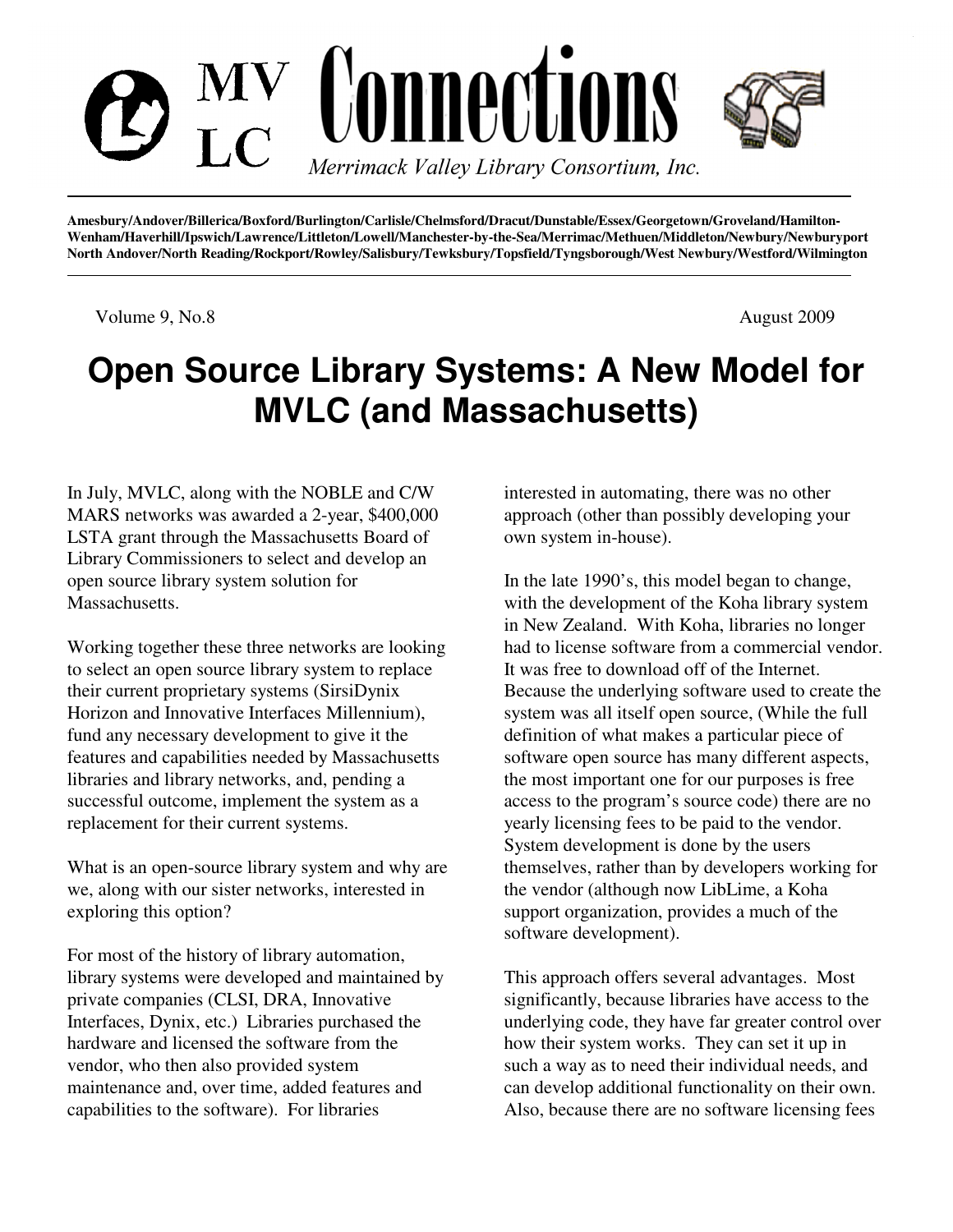#### Connections August 2009

to be paid, the cost of operation can be lower than with a commercial library system. In the early days of open source, there were also risks, however. Because the systems were new, they did not have the rich feature set of an established system (which meant funding lots of software development). They also required a technical staff with the hardware and software skills to support the system locally, as there were no commercial support mechanisms available.

Koha began as a system primarily intended for small, stand-alone libraries. As the software has grown and developed, larger libraries and library systems with more complex needs have adapted it. In April 2009, around 308 libraries were using Koha.

In 2006 a new major player entered the open source library system arena with the roll out of Evergreen, a system funded and developed by the Georgia Public Library Service, to the 200-plus libraries that made up the PINES consortium. Evergreen was designed from the beginning to be a system for use by consortia (although it can also be run be small, stand-alone libraries). It stirred great interest in the library community and has since been implemented by a number of other libraries and library consortia.

As each system has grown, organizations have grown up to provide support for users of each system. Liblime, based in Ohio, is the major company currently supporting Koha. It was formed by developers who worked on one of the first large US implementations at the Columbus Public Library. Equinox is the major support organization for Evergreen. Based in Georgia, it was spun-off from the Georgia Public Library Service. Because there's no commercial vendor closely guarding the code base, other companies can also support these products, and indeed, other companies have come along to provide support. Within a few years it's likely there will be far more support options available for each system than there ever were in a world of proprietary

systems (where only the vendor provided support for that system). Self-support is also still an option for those organizations with the requisite technical staff.



### **What We're Doing in Massachusetts**

The Massachusetts Open Source Project was born out of discussions among administrators of the nine regional automated networks a year or so ago. Frustrations with the cost, slow pace of development and concerns about the corporate stability of their current vendors and systems along with a realization of the growing maturity of open source library systems led several administrators to propose trying something similar to Georgia here in Massachusetts. All nine of the regional automated networks were invited to be part of the project. Three – MVLC, NOBLE and C/W MARS - opted-in.

Administrators from those networks met several times over the fall and winter to put together a grant proposal.

The group proposes to do several things as part of the grant.

The first step will be an in-depth look at the two contending open source systems (Koha and Evergreen) to determine which will best meet the complex needs of Massachusetts library consortia. This step will largely consist of an examination of the underlying architecture of each system – how the code is written, the table structure, etc.- to determine which can best handle the complicated circulation and resource sharing needs of large organizations made of independent libraries. The ability to support multiple rule set and parameters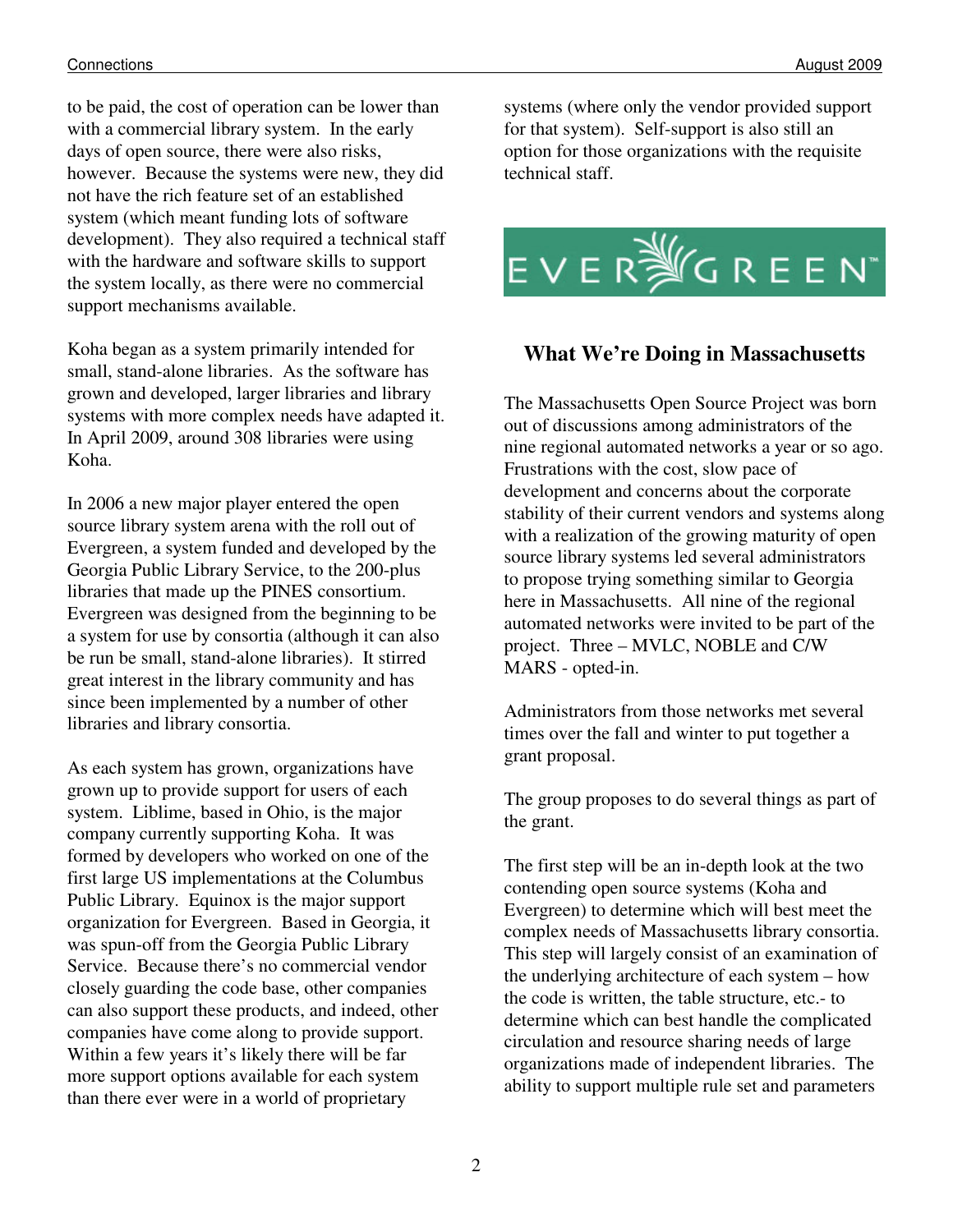is a feature we're calling "multiness." (Our needs are very different than those of county systems or of a main library and its branches, where there is a single administrative authority – and a single set of circulation rules). The underlying architecture of each system is, in the view of the group, the most critical factor in the decision process as it's the ultimate determinant of how well the system will function for consortia.

Based on this review, a through examinatin of each system's feature set and development plans, and conference calls with current users of each system, a recommendation will be made by the group regarding which platform to move forward with – a recommendation that will, hopefully, be adopted by the membership of each network. It's important to note that at this time MVLC's membership has only agreed to seriously explore the open source option through this project. While we are serious enough to commit time and funding to the project, no decision has yet been made on adoption or implementation. We are also serious enough that we will not be looking at proprietary library systems at this point, though that remains an option based on the outcome of the project.

Those who have been through previous system selections likely recognize that this represents a departure from the traditional selection process. Why have we opted to do it this way? Largely, this is also an outgrowth of the new model of open source. For this first time in a system selection process, we're able to actually take a look at the underlying code and see what the system really does and how it does it – and what the implications of how it does it may be – rather than simply relying on vendor promises that the system will work the way we want it to. Because of that, it seemed to make sense to leverage the long experience of the networks in running systems to do that deep, highly technical examination.

Be assured that the goal here is not simply to select the system that will be easiest to run or that will most benefit our respective central sites at the expense of users. Rather, what we're ultimately

looking at is how well the system design and architecture will allow us to serve our customers – both library staff and the public. For all three of our networks, the answer we least like to give our users is "Sorry, the software won't allow us to do that." The system that will allow us to most reduce the frequency of that answer will be the one that will, ultimately, best meet everyone's needs.

This is also not to discount the importance of other parts of the system – such as the public interface. Rather, it again reflects how the library system world has changed with the growth of open source. While the OPAC is of critical importance, it is, in some ways, a lesser concern, as today a system's native OPAC isn't as intrinsically tied to the rest of the system as OPACs historically have been. An OPAC can be far more easily changed and adapted than the underlying architecture, and any number of OPACs (either the native OPAC or another open-source product) can be used on top of whatever system we select (or as committee members have been saying, we can put any pretty face we want on the system, but if the underlying structure won't allow us to meet member needs, we're not going to be happy with our selection).



Once the platform has been selected, the second phase of the project – assessing user requirements and system development needs - will begin. This is the point in the project where library staff will begin to be heavily involved.

We are envisioning at least two meetings in different parts of the state to kick-off the project, educating libraries (in both participating and nonparticipating networks) as to what we're doing,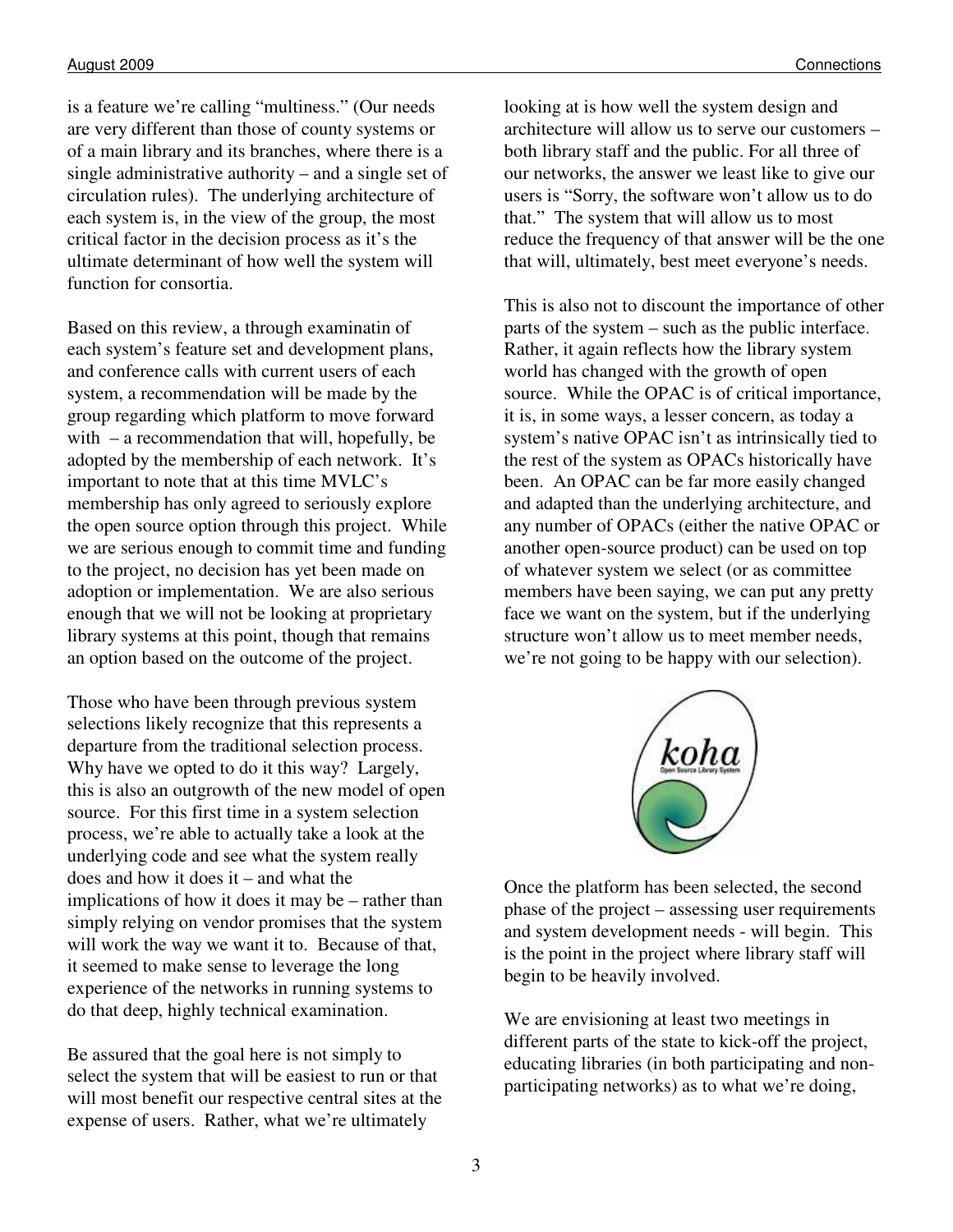and what it means for them. One of these meeting will likely take place at MVLC.

To assess user needs, the group is developing a database of functional requirements (using software created by Ringgold, Inc.) that will be opened up to library staff to allow them to select those features that are most important to them. In a traditional selection process this step would be analogous to the writing of a request for purchase (RFP) that would be sent off to vendors for their responses and bids. This step will be somewhat modified in our process. We'll be using the resulting list of requirements not as a guide for vendors, but as a guide to ourselves for determining development needs. While individual staff members will be able to log in and make their selections, we may also hold special committee meetings or take advantage of already existing user groups to further document our requirements. As this is a departure from the traditional selection model as well, we're still working out the exact process that will be used.

#### CLIBLIME



Based on the requirements document and our own system assessment, a list of development needs will be generated. With this, a project coordinator will be hired. Working closely with staff from the three networks, the Coordinator will review the new system's options, parameters and data structure options and work closely with network staff to devise a scheme that could be used by all three networks. The Coordinator will work with network and library staff to further identify development needs, explore development options, and oversee the development process. The coordinator will also serve as the point of contact between the Open Source Project group and any vendors that are part of the development or migration process. The Coordinator will also work with network staff to develop training materials and system documentation and facilitate development of the project business plan.

By the second year of the project with development successful and sufficiently far along, planning will begin for the first network to migrate to the selected system. The pioneer network (pending Membership approval and successful development, that network could well be MVLC as we have the most critical need, currently being on an "orphaned" system – one which is no longer being developed) will begin to acquire the necessary hardware, set up the system at its central site (each network will initially run separate installations of the selected system) and begin test migrations of its bibliographic, patron, transaction, and other data from the current system to the open source system. Depending on the network, local staff may do the migration or a vendor may be hired. Staff training will also take place during this time Training may be conducted by network staff or a vendor may be hired to provide "train the trainer" sessions.

Once data migration and staff training have been accomplished the first network will transition to the new system – probably during the second half of the second project year, in the Spring or Summer of 2011. The other two networks will follow thereafter. If we can successfully demonstrate the viability of an open source solution for Massachusetts, we're hoping that some of the other networks may opt to move in that direction, also.

This is a huge project with much work that will have to be accomplished and many potential pitfalls along the way, but the payoff of successfully completing it will be significant. We'll have the potential to realize cost savings through no longer paying software licensing or hardware support fees to a vendor each year. (However, we may incur costs paying a vendor for a degree of support or for increased network staff). We may also realize savings in our telecommunications costs as we may, over time, be able to dismantle our network of expensive, dedicated circuits and provide library access to the database through a much less costly Internet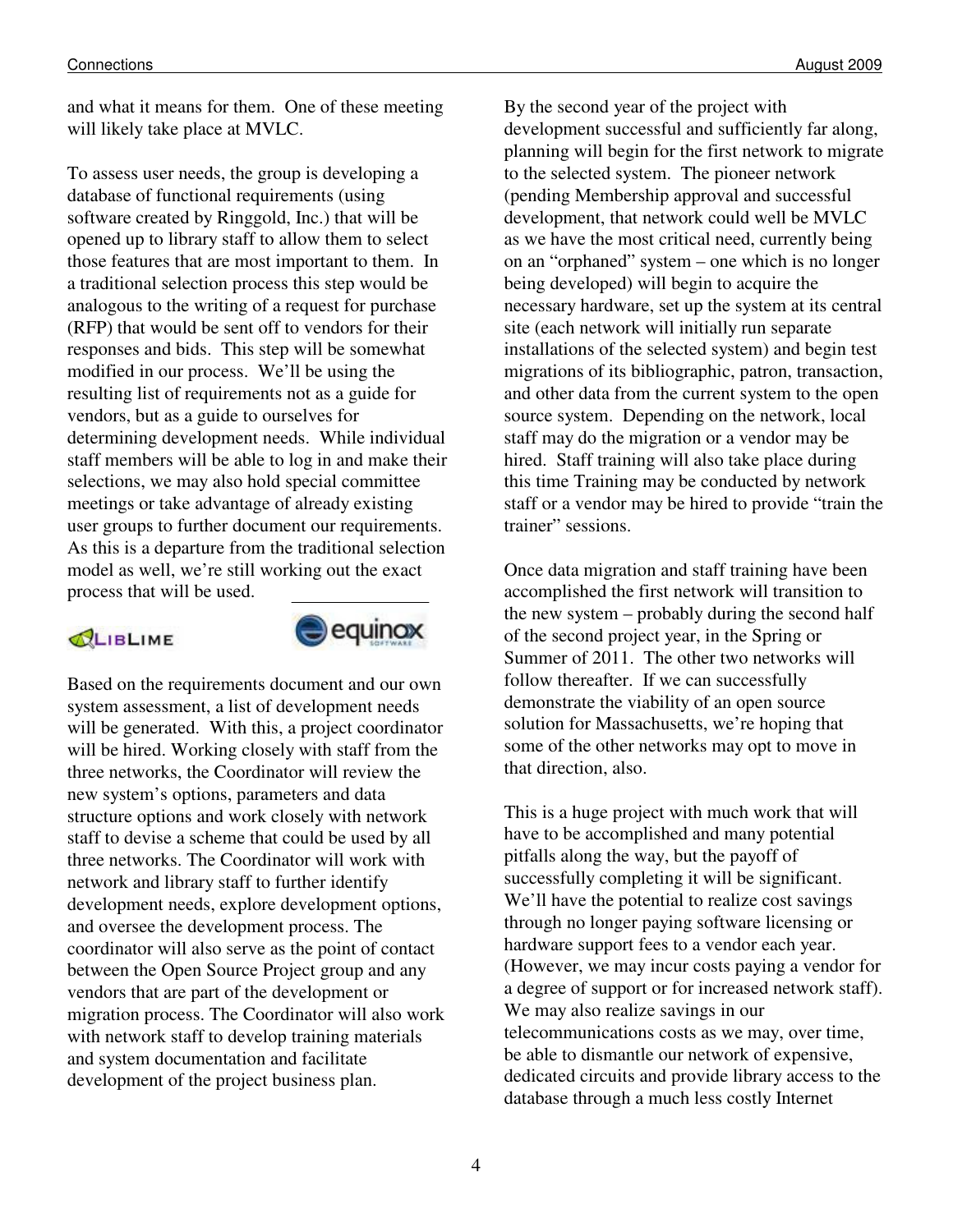connection (and greatly increasing library bandwidth to boot)

Most importantly, we will have a system that's actually ours (we'll in essence be buyers, not renters) that we will be able to configure in a way to best meet our needs. Of course, we'll still need general agreement on how we want the system to work. While an open source system can accommodate a greater degree of individual variation than our current system, no system yet written can be configured to work in 35 different ways - the number of member libraries we have some of which may be incompatible with each other or mutually exclusive. While we'll be able to things more individually, we will, at the same time, need to work more closely together than ever.

While open source won't solve every frustration that comes from working with an automated library system in a consortial setting, we should, over time, have a better, more sustainable system that will allow us to work more effectively, cooperate more easily, and provide a greater range of services to our patrons at a lower cost. These were the goals that brought libraries together into automation and resource sharing networks like MVLC, in the first place – and they can continue to guide us into a new era – and new model – of library automation.

### **August Training**

**Mailing List Administration** - Covers the basics of administrating Mailing Lists on the MVLC Mail Server, including configuring them for common uses and a closer look at available features and options. Limited to 8 attendees. *Thursday, August 13th, 10:00 AM*. Contact Tom Berezansky at **tsbere@mvlc.org** to register.

### **Cataloging Training**

Register for the Cataloging sessions by contacting Laurie Kulik (978-557-8204, lkulik@mvlc.org )

**MARC Cataloging -** For all new Catalogers and for those who need a refresher: Learn the terminology of a MARC record and how to input a brief workform (Bib Record) for on order books and paperbacks as well as items in hand. Then learn how to create and add item records for each Bib. Example adult and juvenile books will be supplied. *Wednesday, Aug 5th, 9:30 AM* Limited to 8 attendees per session.

**Periodicals and Item Records** - Periodicals and Item records will focus on how to search magazine titles, identify the correct current record and add the item with proper coding (iType, Location, Collection, and Item Status). Learn how to identify title and frequency changes and when to notify MVLC of these updates*. Tuesday, Aug. 11, 9:30 AM.* Limited to 8 attendees per session.

**Authorities**- *New & Updated* - Authorities Control has been totally revamped with the implementation of the Backstage Authorities project. Backstage will also do quarterly maintenance so it is more important to use existing Authorities and create new ones carefully. Examples will include what 'tags' are specifically Authorities and how to identify them. *Wedesday, Aug. 19th, 9:30 AM*. Limited to 8 attendees per session. **PREREQUISITE: MARC Cataloging** 

**A-V Cataloging** – *Updated* - Audiovisual Cataloging has been streamlined to include new hints for entering sound recordings and Video recordings. Sound recordings will concentrate on musical and book compact discs and also audiocassettes, which are still used, particularly in children's music and books. *Tuesday, Aug 25th, 9:30 AM.* Limited to 8 attendees per session. **PREREQUISITE: MARC Cataloging**